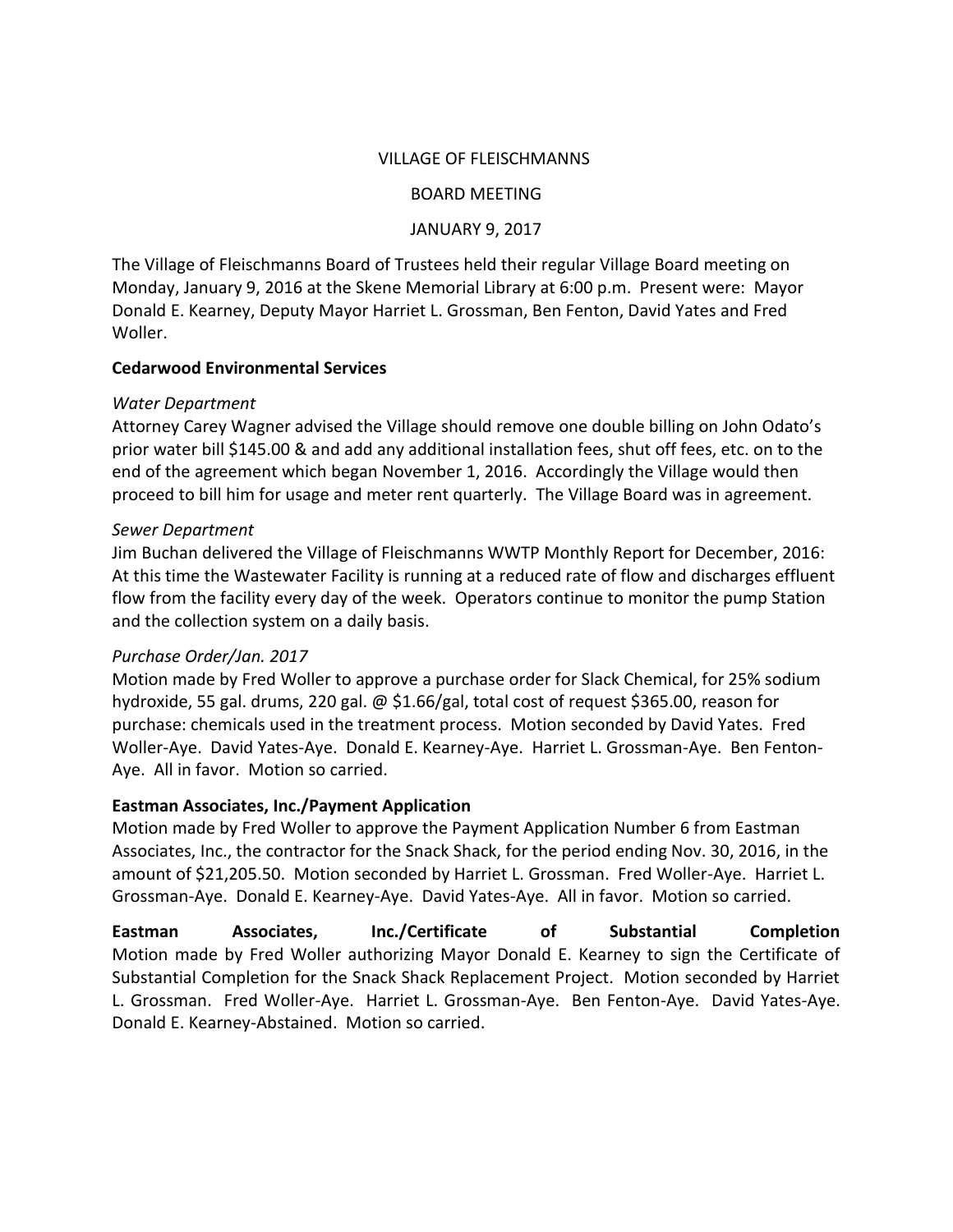**Resolution Election Polling Place**

> At the Regular Village Board meeting Of the Board of Trustees of the Village of Fleischmanns, New York held at the Skene Memorial Library On Monday, January 9, 2017 and

Upon motion made by Harriet L. Grossman and seconded by Fred Woller, the following resolution was duly adopted:

**Whereas,** the next General Village Election for officers will be held on March 21, 2017 and

**Whereas,** the Board of Trustees of the Village of Fleischmanns according to Election Law Sec. 15-104(3) must designate by resolution the polling place in each district and the hours the polls will be open,

**Therefore Now, Be It Resolved**, that the Village of Fleischmanns according to Election Law Sec. 15=104(3) must designate by resolution the polling place in each district and the hours the polls will be open,

**Now Therefore Be It Resolved,** that the Village Board of Trustees designate the Skene Memorial Library, 1017 Main Street, Fleischmanns, New York 12430 as the official polling place in District 1 for voting in the Village of Fleischmanns Election and designate that the polls be open the hours from 12:00 noon until 9:00 p.m.

Dated: January 9, 2017 --------------------------------------------------

Lorraine De Marfio, Village Clerk Village of Fleischmanns

State of New York ) )ss: County of Delaware)

I, Lorraine De Marfio, Village Clerk of the Village of Fleischmanns, New York do hereby certify that the foregoing is a true & correct transcript of a resolution adopted by the Board of Trustees of the Village of Fleischmanns, New York on January 9, 2017 and the whole thereof.

---------------------------------------------

Lorraine De Marfio, Village Clerk

Motion made by Harriet L. Grossman to approve the above resolution as read. Motion seconded by Fred Woller. Harriet L. Grossman-Aye. Fred Woller-Aye. Donald E. Kearney-Aye. Ben Fenton-Aye. David Yates-Ay